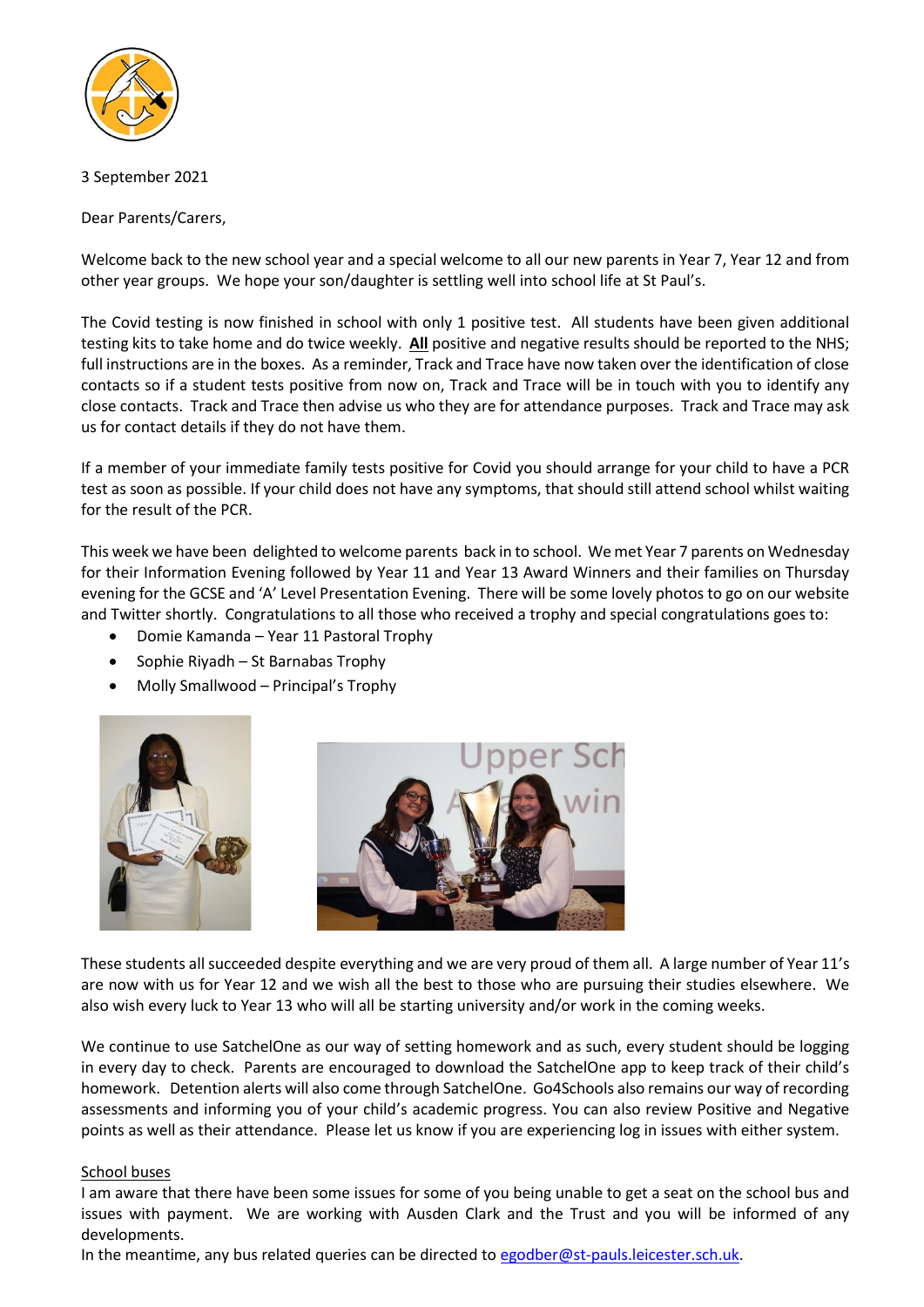# Lydia's

For your information, we serve breakfast items from Lydia's Restaurant from 8.25am – 8.40am. We are unable to currently operate a Breakfast club due to staffing. If this changes, I will let you know.

Details of the school lunch menu can be found on the school website: <https://www.st-pauls.leicester.sch.uk/lydias-menu-1st-half-term/>

This menu is available for this half term but is subject to seasonal change at short notice.

### Uniform

All uniform must be worn correctly with care and pride at all times including travel to and from home.

A polite reminder that the following are not permissible:

- Hoodies
- Necklaces and bracelets
- Visibly noticeable makeup or nail varnish
- Hair colour should be within the range of natural hair colouring (no bright colours and no extreme styles).
- Jewellery should be restricted to 1 stud only in each ear and no facial piercings are allowed
- False eyelashes and false nails
- Baseball caps, Du Rags and other hats are not permitted at any time.

A uniform detention will be issued for those not wearing their uniform correctly. If a student attends school dressed inappropriately, we will contact home and reserve the right to place the student in isolation until the issue has been rectified and our expectations have been met.

### Farewells

Mrs Morjaria leaves us next week. We wish her all the best for the future. We have interviews for a Teacher of Science scheduled for this coming week and Mrs West will share the tutoring of 9S with Mrs Nott in the meantime.

We also bid a very fond farewell to Mrs Currie who is retiring after 22 years at St Paul's. Mrs Currie will be known to many of you and your families as our School Nurse who has supported numerous students with bumps, bruises, sprains and the very occasional break! She will be sorely missed by us all.

### E-reader/Kindle Donations

We would love to hear from anyone who either has an e-reader or Kindle they could donate or anyone who runs a company that would like to sponsor the purchase of any Kindles for the benefit of the students. Reading is the key to increased vocabulary, an increase in confidence and ultimately better life chances. One of our school priorities this academic year is to get more students reading.

We know that young people engage well with technology so if would like to help please me on [sconaghan@stpauls.leicester.sch.uk.](mailto:sconaghan@stpauls.leicester.sch.uk)

## And Finally ….

As the term is now under way, I wanted to make you aware of some things coming up in school this term:

- Tuesday 7<sup>th</sup> September/Wednesday 8<sup>th</sup> September Year 11 Think Days at the Rosmini Centre
- Wednesday  $15^{th}$  September/Thursday  $16^{th}$  September Year 7 Think Days at the Rosmini Centre
- Monday 20th September "Unacceptable" Tackling Sexism Years 7, 8 & 9
- Wednesday 22<sup>nd</sup> September Year 6 Open Evening
- Friday 24<sup>th</sup> September MacMillan Coffee Morning details to follow
- Wednesday  $6<sup>th</sup>$  October Sixth Form Open Evening
- Thursday 7th October Year 7 Tutor Evening (this will be a remote session)
- Tuesday 2<sup>nd</sup> November Year 9 Parents Evening (this will be a remote session)
- Thursday  $11^{th}$  November Year 11 Parents Evening (this will be a remote session)
- Thursday 18th November Year 10 Parents Evening (this will be a remote session)